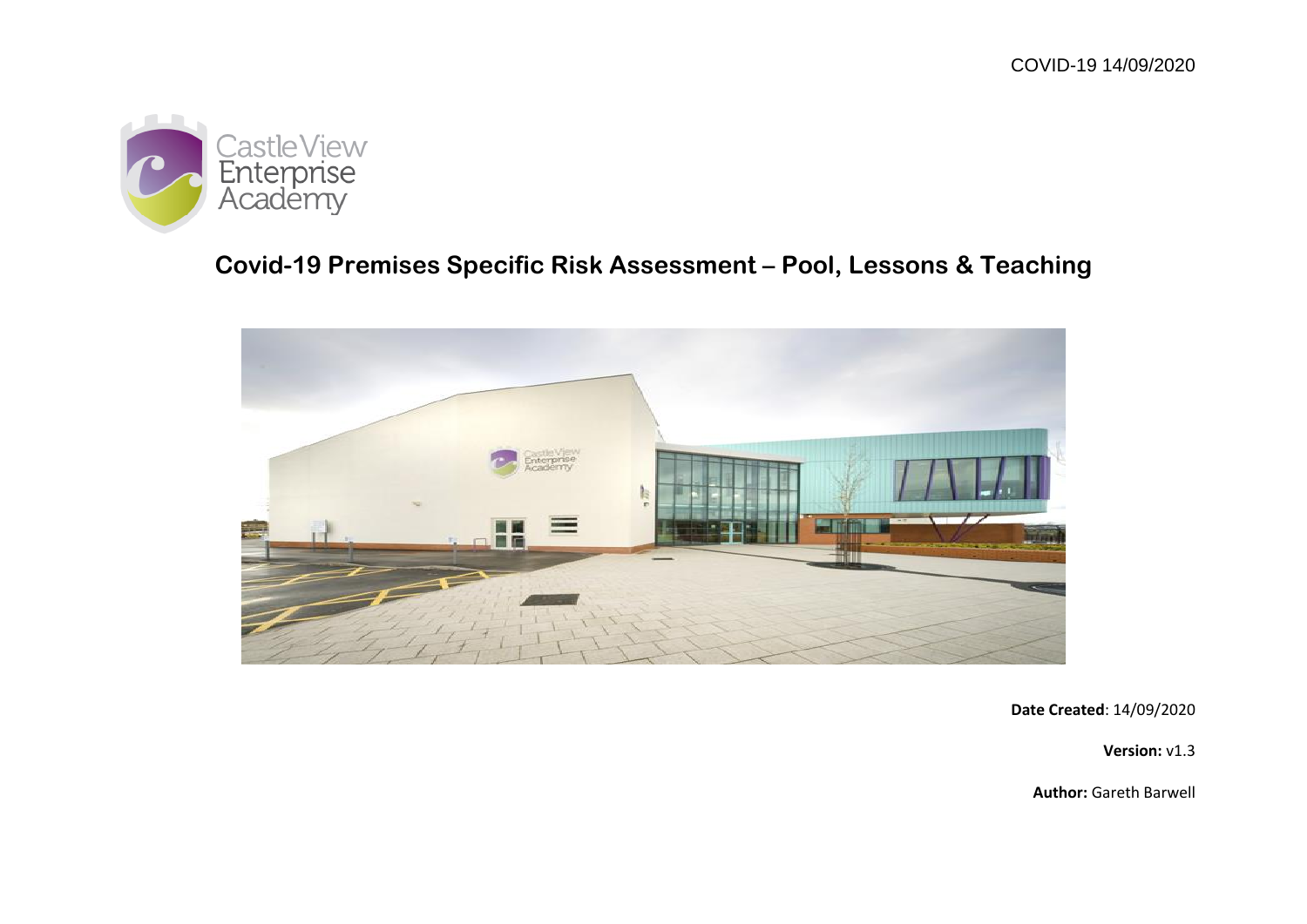| <b>Directorate:</b>         | Service area:<br>Pool                                 |                                                           | Date of assessment:<br>14/09/2020 |                                          | Date of<br>previous<br>assessment:<br>10/01/2020                                                                                                                                                                                                                                                                                                                                                  | <b>Review date:</b><br>10/01/2021                                                                                                                                                                                                                                                                                                                      |
|-----------------------------|-------------------------------------------------------|-----------------------------------------------------------|-----------------------------------|------------------------------------------|---------------------------------------------------------------------------------------------------------------------------------------------------------------------------------------------------------------------------------------------------------------------------------------------------------------------------------------------------------------------------------------------------|--------------------------------------------------------------------------------------------------------------------------------------------------------------------------------------------------------------------------------------------------------------------------------------------------------------------------------------------------------|
| Section:                    | <b>Work activity:</b>                                 |                                                           |                                   | Persons involved in assessment:          |                                                                                                                                                                                                                                                                                                                                                                                                   | <b>Number of pages:</b>                                                                                                                                                                                                                                                                                                                                |
| <b>HAZARD AREA/ACTIVITY</b> | <b>Lessons and Teachers</b><br><b>PERSONS AT RISK</b> | <b>SIGNIFICANT RISKS TO</b><br><b>HEALTH &amp; SAFETY</b> | <b>Gareth Barwell</b>             | <b>CONTROLS</b>                          |                                                                                                                                                                                                                                                                                                                                                                                                   |                                                                                                                                                                                                                                                                                                                                                        |
| <b>Lessons and Teachers</b> | Staff/teachers/public/<br>Students/                   |                                                           | Drowning/personal injury          | upon request<br>protocols<br>T&CA system | Academy to provide access to all external<br>PSOP to be reviewed to include Covid-19<br>Centre Staff have attended and passed a<br>competency and training session to include<br>Covid-19 operations on 20/09/2020 prior to<br>in date and up to date with training<br>Teachers vigilant at all time<br>First aid and AED staff available at all times<br>with behavioural assistance from hirers | companies of PSOP's and risk assessments<br>Academy to supply fully qualified staff at all times<br>- certificates must be available upon request. All<br>opening swimming lessons or are not deemed<br>competent/unqualified. Records kept on ongoing<br>Academy NPLQ or NRASTC operatives must be<br>Groups supervised at all times by Academy staff |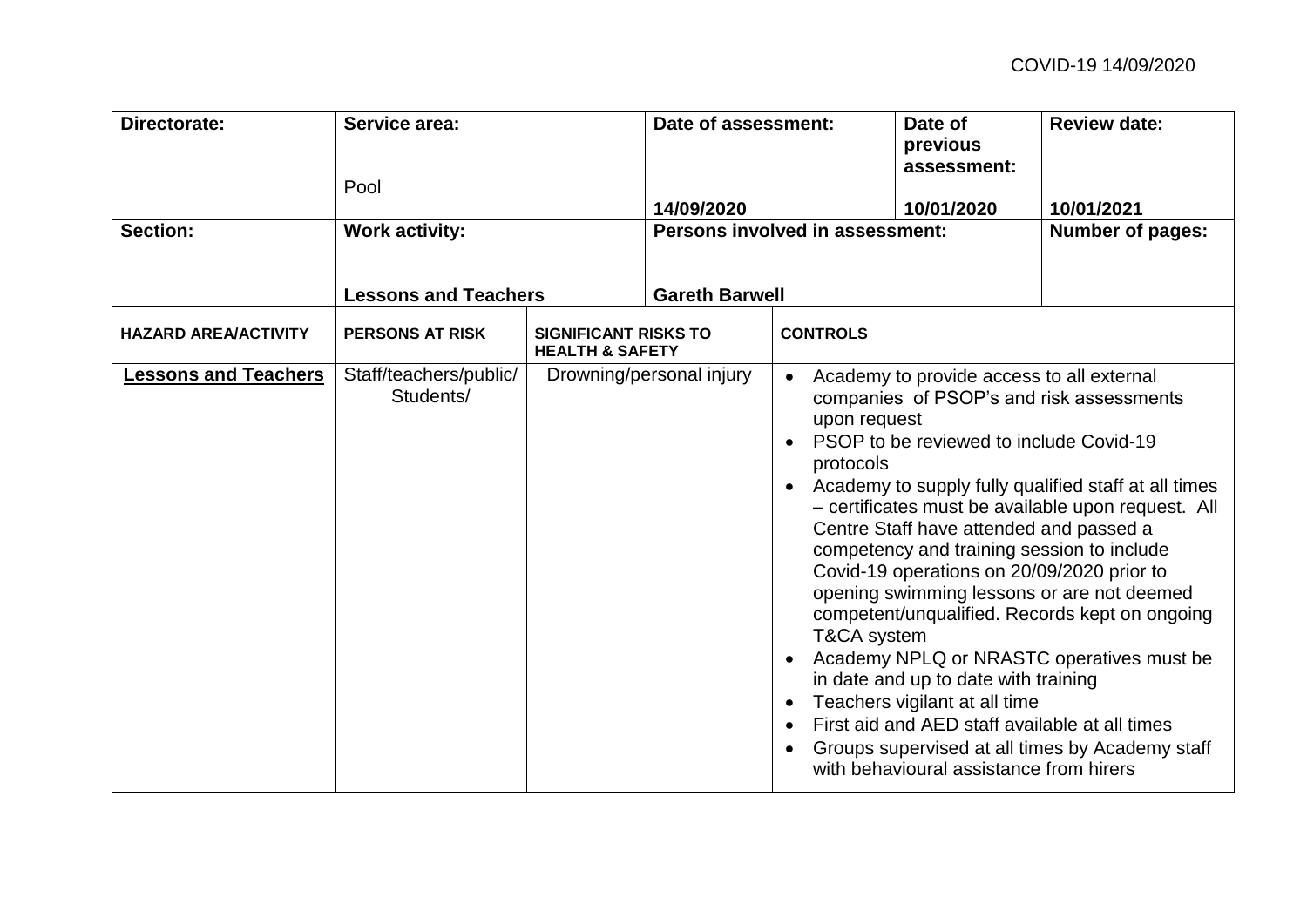|                   | Depth and deep water signs displayed in easily<br>$\bullet$<br>visible areas<br>Shutters and doors to be kept locked when pool<br>not in use<br>Life saving equipment easily accessible<br>Equipment checked daily<br>Any faults reported to Facilities and Centre<br>Manager and taken out of use immediately until<br>repaired/replaced<br>Lesson sizes are controlled so overcrowding<br>shouldn't occur.<br>Correct use of Academy PSOPs<br>Minimum of 2 NRASTC trained staff at all times<br>on pool to ensure constant vigilance and<br>monitoring of pool users     |
|-------------------|----------------------------------------------------------------------------------------------------------------------------------------------------------------------------------------------------------------------------------------------------------------------------------------------------------------------------------------------------------------------------------------------------------------------------------------------------------------------------------------------------------------------------------------------------------------------------|
| Slips/trips/falls | Anti-slip tiles used on poolside<br>$\bullet$<br>'No Running' signs displayed<br>Staff to prevent and educate on the dangers of<br>running<br>First aid and AED staff available at all times<br>Panic alarm available These are tested daily prior<br>$\bullet$<br>to entry into pool by centre staff<br>Panic Alarms tested annually by ADT<br>Ladders fitted securely to the wall<br>Pre use checks before entry recorded in building<br>opening/closure checklist<br>Staff to remind swimmers to enter the water<br>facing the ladders<br>Suitable tread on ladder rung |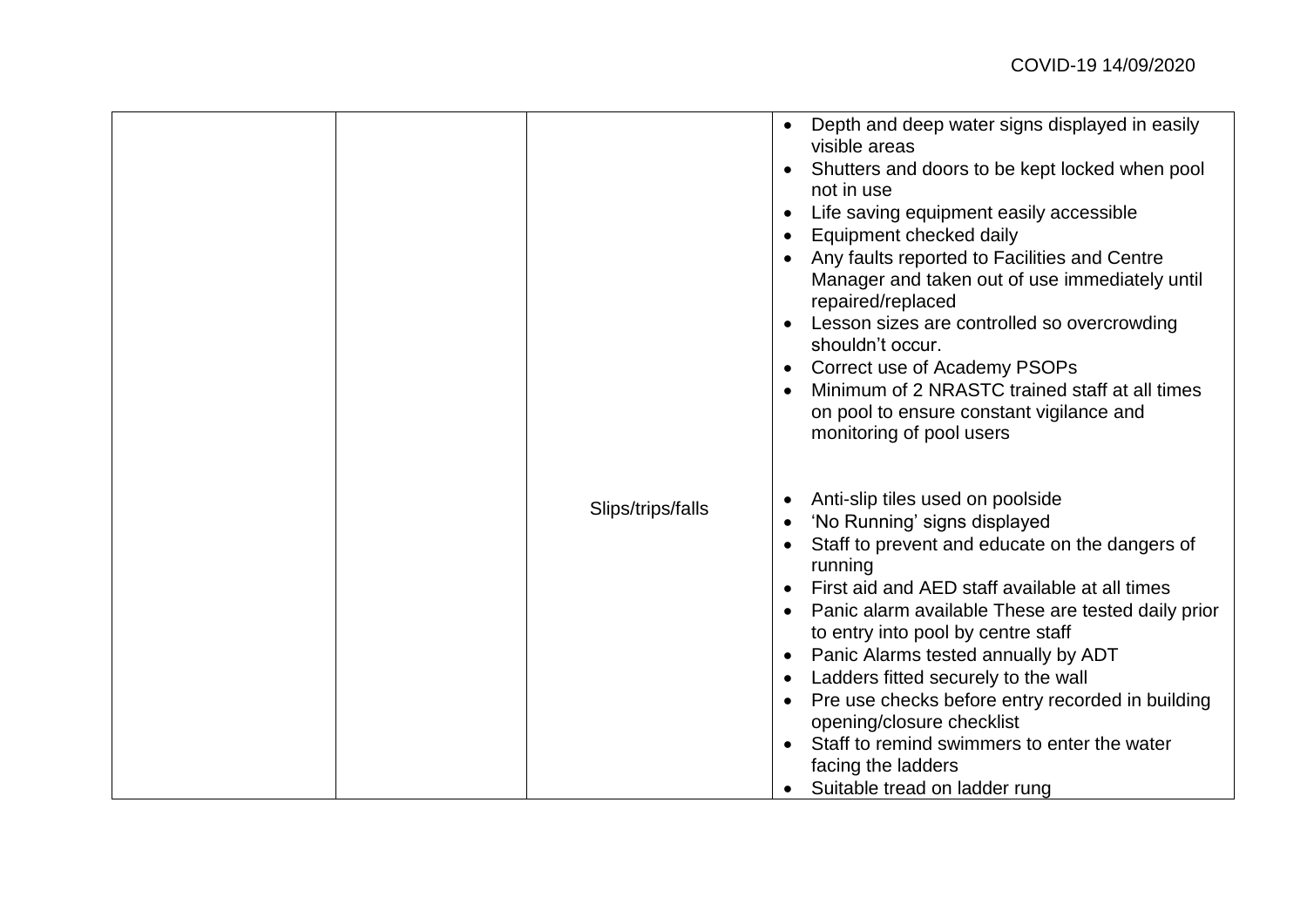|                                                              | Ladders appropriate distance from pool wall<br>$\bullet$<br>Children to be admitted to water in a controlled<br>manner<br>Spectators kept to absolute minimum during<br>normal operation<br>NO spectators to be allowed during COVID-19<br>pandemic<br>Blue overshoes to be worn and emergency exits<br>to be kept clear                                                                                                                         |
|--------------------------------------------------------------|--------------------------------------------------------------------------------------------------------------------------------------------------------------------------------------------------------------------------------------------------------------------------------------------------------------------------------------------------------------------------------------------------------------------------------------------------|
| Spinal/head/neck injury                                      | Diving to only be taught by qualified staff In 2m of<br>water (pool is 2m in deep end)<br>Sessions to be fully supervised and controlled -<br>no free diving allowed<br>AQUA-board and 2 x trained staff/hirers available<br>at all times during community opening times.<br>Diving is only to be taught to students who can<br>comfortably swim 20m and can submerge and<br>navigate in water in the deep end of the pool<br>Panic alarm fitted |
| Physical and verbal abuse<br>from<br>parents/students/hirers | Disruptive students asked to leave the Pool<br>Staff told to avoid violent situations where<br>possible<br>Minimum spectators at all times<br><b>Follow EAP</b><br>$\bullet$<br>Any altercation to be logged on IR1<br>Incident training monthly as part of ongoing<br>training and competency training.                                                                                                                                         |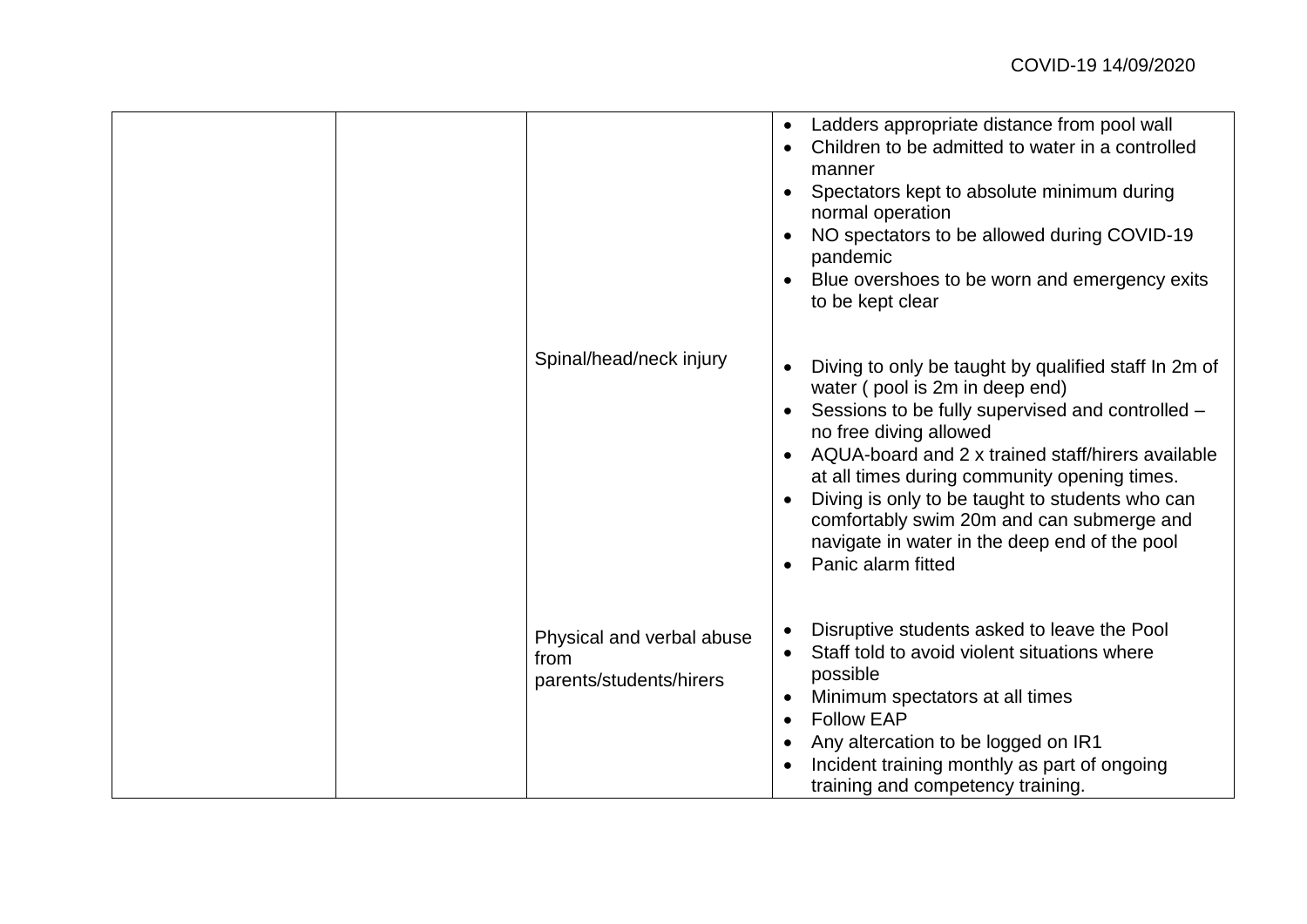|                                                            |                                     |                                          | Training recorded in ongoing T&CA system                                                                                                                                                                                                                                                                                                                                                                                                                                                                                                                               |
|------------------------------------------------------------|-------------------------------------|------------------------------------------|------------------------------------------------------------------------------------------------------------------------------------------------------------------------------------------------------------------------------------------------------------------------------------------------------------------------------------------------------------------------------------------------------------------------------------------------------------------------------------------------------------------------------------------------------------------------|
|                                                            |                                     | <b>Water Quality burns</b><br>irritation | Up to date Pool Plant Operator Qualification held<br>by at least two staff<br>Water tested to Pool Water Treatment Advisory<br>Group Standard (PWTAG (0.5-5mg/l free chlorine<br>and 7.2-7.8 PH) before commencement of lesson<br>Pool to be closed if visibility reduced<br>Constant monitoring and sampling of pool to<br>current industry standards.<br>Testing records held in plant room file and<br>legionella book in Facilities office<br>Lifeguard visibility test carried out 6 monthly to<br>ensure teaching staff have awareness of blind<br>spots in pool |
| Covid-19<br><b>School swimming and</b><br><u>primaries</u> | Staff/teachers/public/<br>Students/ | Contraction or passing on<br>of COVID-19 | Prior to attending the pool<br>Hirer to ensure no one attending pool have any of<br>the COVID-19 Symptoms<br>Hirer to ensure register and contact details of all<br>attending to be kept for at least 30 days<br>Entry:<br>Swimming Instructor to meet at Sports Centre<br><b>Doors</b><br>On entry, hand sanitiser used by each student<br>and member of staff                                                                                                                                                                                                        |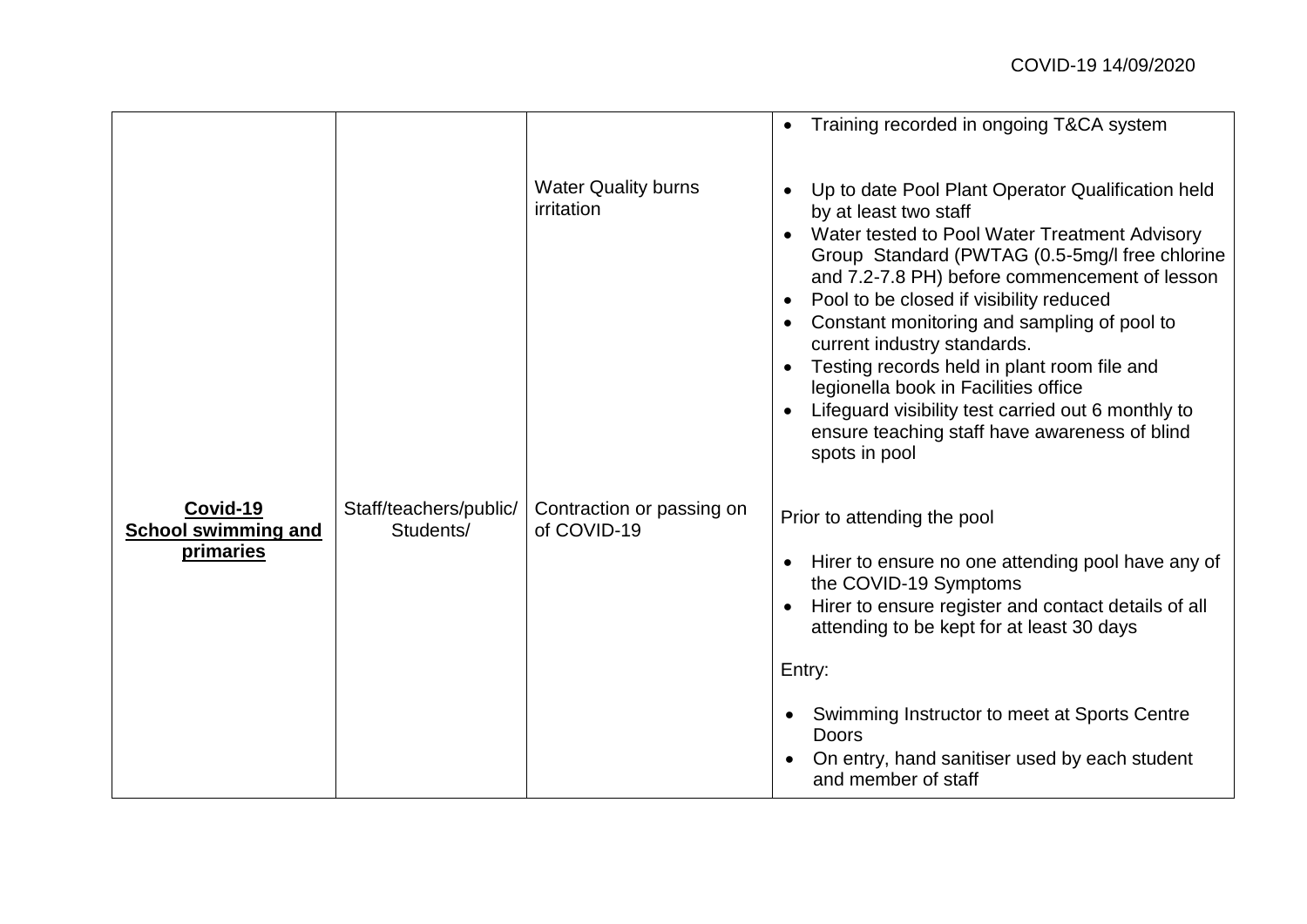|  | One member of staff to be escorted to main<br>reception to sign in informing them of how many<br>staff and pupils<br>School to make their way into the swimming<br>$\bullet$<br>changing rooms.<br>Pupils to leave all belongings in the changing<br>rooms<br>No Showers will be made available however<br>students are encouraged to use toilets before<br>entering the pool<br><b>During Lesson</b><br>Swimming teachers need to social distance from<br>$\bullet$<br>pupils, staff and each other<br>Where possible the same staffing team will<br>deliver the lessons<br>All swimming teachers will teach from poolside,<br>they will teach from alternative sides of the pool<br>and remain in the same teaching position<br>throughout.<br>Pupils must make sure if wearing hats, goggles,<br>earplugs extra these must be donned prior to<br>entering poolside (Swimming Instructors unable<br>to help with this) If absolutely necessary<br>teachers/assistants may be able to assist but only<br>using gloves and face mask/shield and sanitising<br>afterwards.<br>If pupils need the use of armbands they will be<br>provided and they must put these on themselves |
|--|--------------------------------------------------------------------------------------------------------------------------------------------------------------------------------------------------------------------------------------------------------------------------------------------------------------------------------------------------------------------------------------------------------------------------------------------------------------------------------------------------------------------------------------------------------------------------------------------------------------------------------------------------------------------------------------------------------------------------------------------------------------------------------------------------------------------------------------------------------------------------------------------------------------------------------------------------------------------------------------------------------------------------------------------------------------------------------------------------------------------------------------------------------------------------------|
|  | or from the help of others in their bubble (These                                                                                                                                                                                                                                                                                                                                                                                                                                                                                                                                                                                                                                                                                                                                                                                                                                                                                                                                                                                                                                                                                                                              |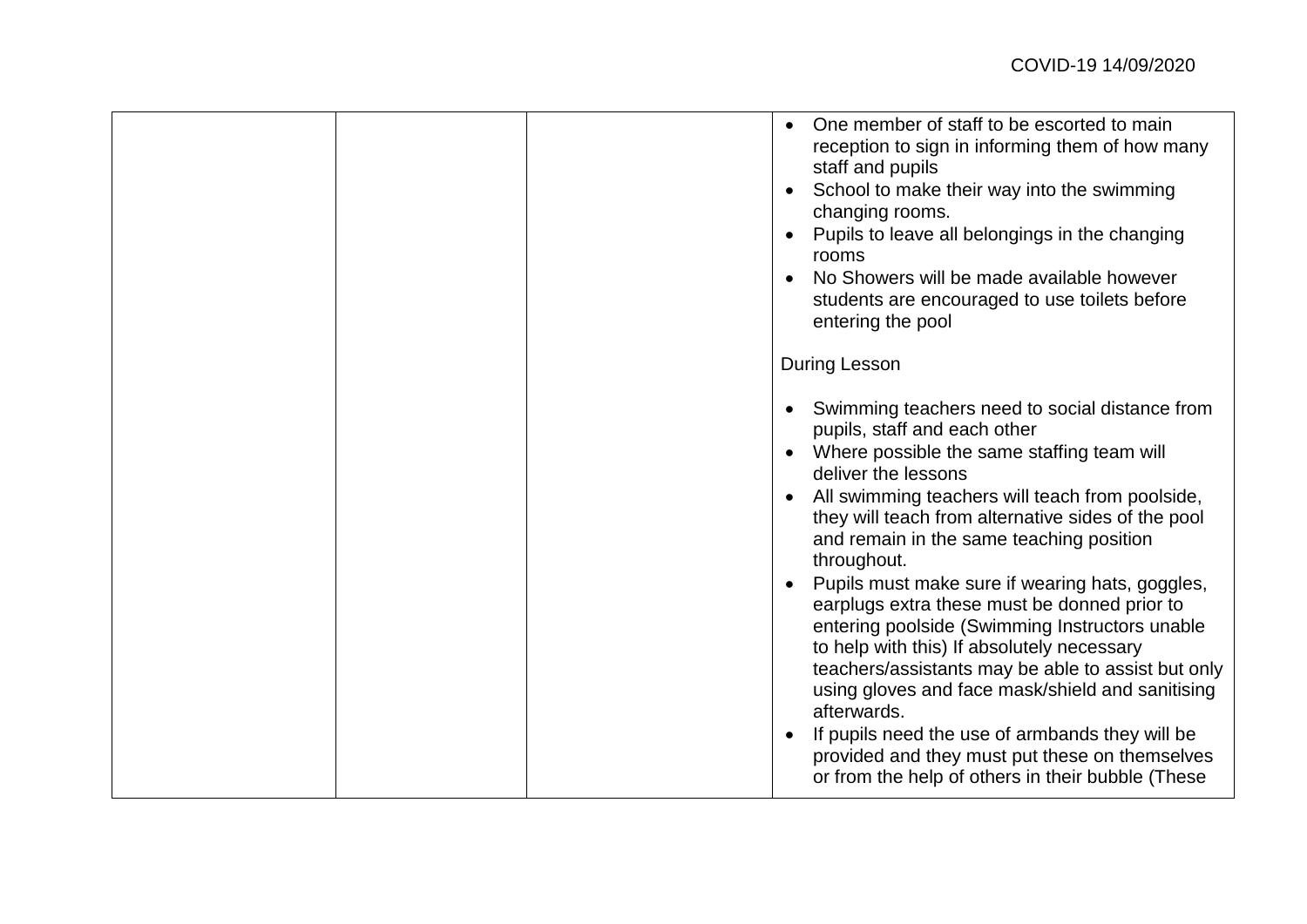| will be cleaned By staff/cleaners after each<br>person has used them)<br>COSHH Training is included in Lifeguard and<br>NRASTC and covered and recorded in ongoing<br>T&CA training programme<br>Handing out personal equipment is prohibited, i.e.<br>Googles, hats etc. and must not be shared with<br>each other<br>Pupils will be split up into smaller groups, this will<br>be either deep end or shallow end<br>Pupils will remain in their groups throughout the<br>lesson<br>If pupils are allocated equipment they must keep it<br>throughout the lesson<br>Each piece of equipment will be numbered |
|---------------------------------------------------------------------------------------------------------------------------------------------------------------------------------------------------------------------------------------------------------------------------------------------------------------------------------------------------------------------------------------------------------------------------------------------------------------------------------------------------------------------------------------------------------------------------------------------------------------|
| Exit<br>Once lessons are finished pupils will make their<br>way back to the changing rooms as directed by<br>the Instructor<br>Primary teacher/support to supervise changing<br>area                                                                                                                                                                                                                                                                                                                                                                                                                          |
| NO SHOWERS after the session, pupils must<br>then get ready to return to school<br>Shutters will be pulled down and the Instructor will<br>open the doors.<br>Pupils to remain in the changing rooms until<br>everybody is ready to leave<br>Pupils and staff will leave the way they entered.<br>Inform reception and hand sanitise on exit                                                                                                                                                                                                                                                                  |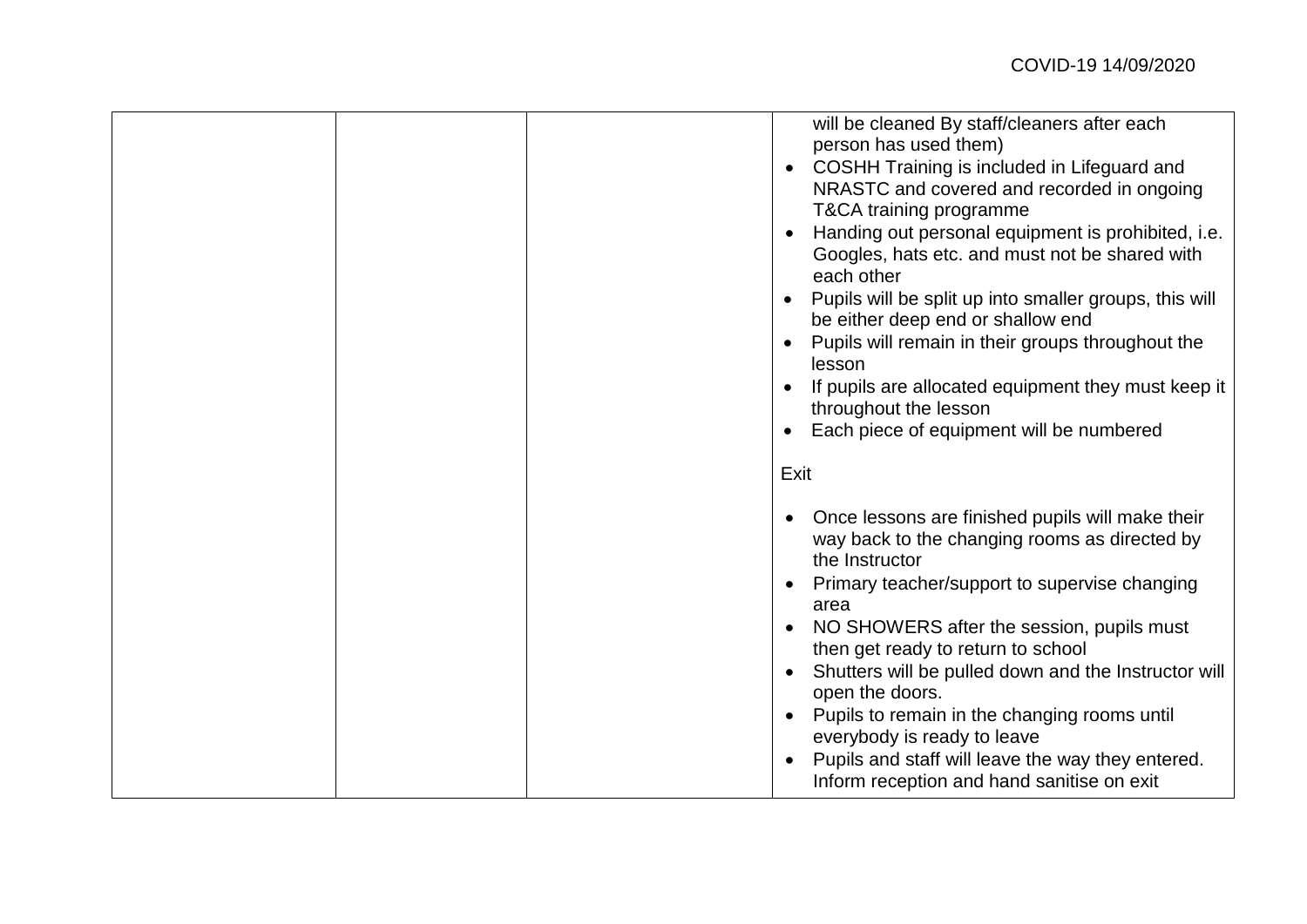|  | Cleaning (see appendix a)<br>Hand cleaning stations provided on poolside and<br>$\bullet$<br>on all entries to building<br>Orbio MultiMicro 200 Spray will be provided to<br>$\bullet$<br>disinfect equipment at the end of the pool<br>timetable Pool water will be used to rinse<br>equipment between each session<br>While using Chemicals Safety goggles and<br>Chemical resistant gloves to be worn<br>While pupils are in the changing rooms: steps,<br>teaching poles, teaching area and poolside<br>surface where pupils have been will be cleaned<br>down<br>Once pupils have left the changing rooms these<br>and the toilets will be cleaned. This will be done<br>by swim teachers and coaches<br>One changing room to be cleaned by each<br>swimming teacher. (Time has been allocated in<br>the time table for this to be done)<br><b>Staff Safety</b><br>Staff presenting symptoms of COVID-19 must not<br>attend the academy and must isolate until tested<br>Staff to keep socially distanced where possible if<br>this is not possible PPE must be worn<br>All appropriate PPE will be provided and stored in<br>the pool office, this will include Visors, masks, |
|--|--------------------------------------------------------------------------------------------------------------------------------------------------------------------------------------------------------------------------------------------------------------------------------------------------------------------------------------------------------------------------------------------------------------------------------------------------------------------------------------------------------------------------------------------------------------------------------------------------------------------------------------------------------------------------------------------------------------------------------------------------------------------------------------------------------------------------------------------------------------------------------------------------------------------------------------------------------------------------------------------------------------------------------------------------------------------------------------------------------------------------------------------------------------------------------------|
|  | gloves, aprons                                                                                                                                                                                                                                                                                                                                                                                                                                                                                                                                                                                                                                                                                                                                                                                                                                                                                                                                                                                                                                                                                                                                                                       |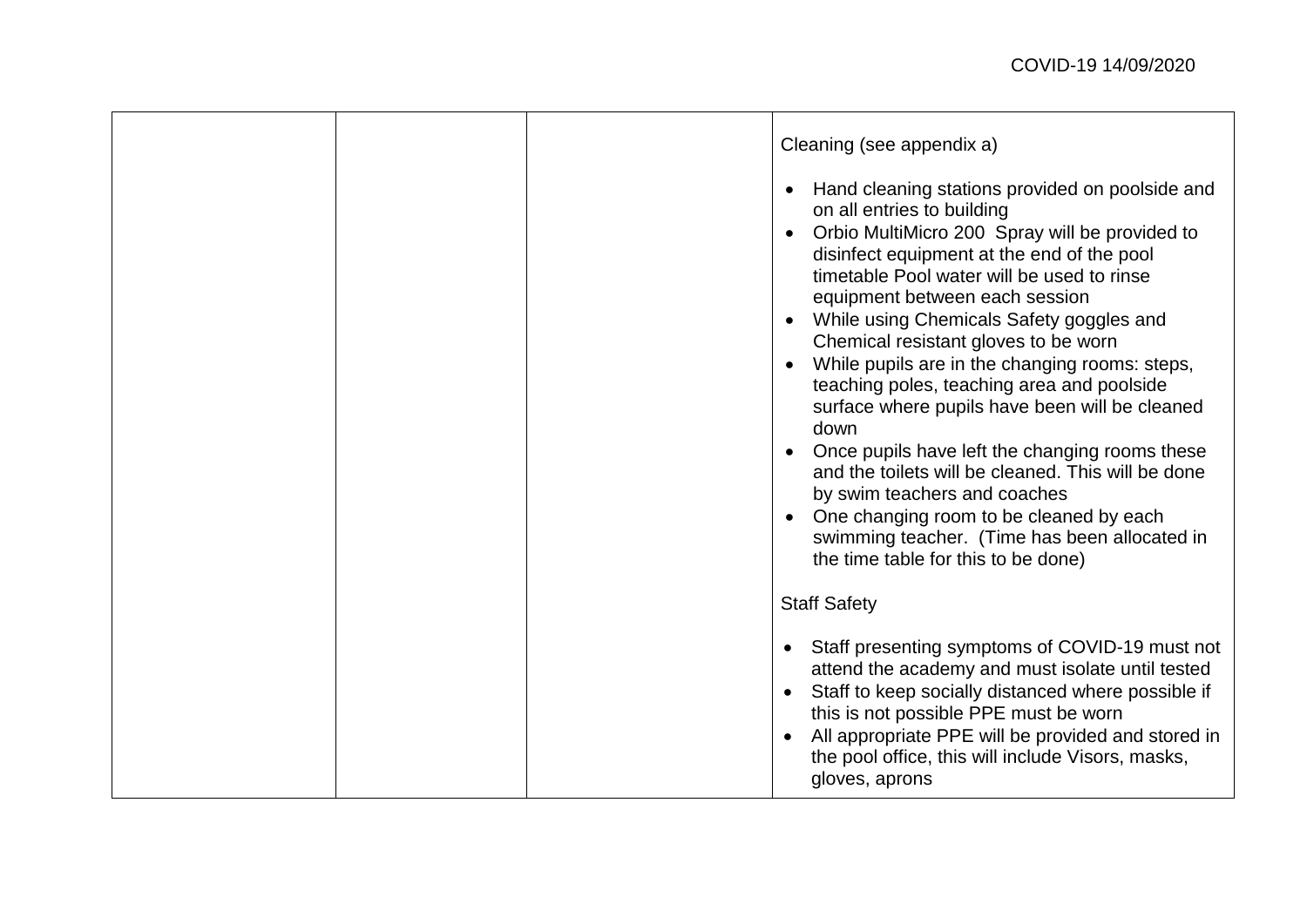|                                                          |                               |                                          | Any first aid to be carried out staff MUST wear<br>visor apron and gloves or instruct injured party<br>while socially distanced                                                                                                                                                                                                                                                                                                                                                                                                                                                                                                                                                                                                                                                                                                      |
|----------------------------------------------------------|-------------------------------|------------------------------------------|--------------------------------------------------------------------------------------------------------------------------------------------------------------------------------------------------------------------------------------------------------------------------------------------------------------------------------------------------------------------------------------------------------------------------------------------------------------------------------------------------------------------------------------------------------------------------------------------------------------------------------------------------------------------------------------------------------------------------------------------------------------------------------------------------------------------------------------|
| Covid-19<br><b>External hirers of the</b><br><u>pool</u> | Staff/public/<br>Hirers staff | Contraction or passing on<br>of COVID-19 | Prior to attending the pool<br>Hirer to ensure no one attending pool have any of<br>the COVID-19 Symptoms<br>Hirer to ensure register and contact details of all<br>attending to be kept for at least 30 days<br>Hirer to have risk assessment and operational<br>plan to ensure social distancing and safe working<br>practices and made available at request of<br>academy<br>All Hirers are to agree to minimum of 5mins at<br>end /beginning for cleaning to take place by<br>Centre Staff.<br>Entry:<br>Swimming Instructor to meet at pre agreed place<br>Parents and guardian to wear face masks when<br>entering the Sports Centre<br>No Parents or guardians to wait inside building<br>they must wait in cars or outside<br>On entry, hand sanitiser used by all<br>users to leave all belongings in the changing<br>rooms |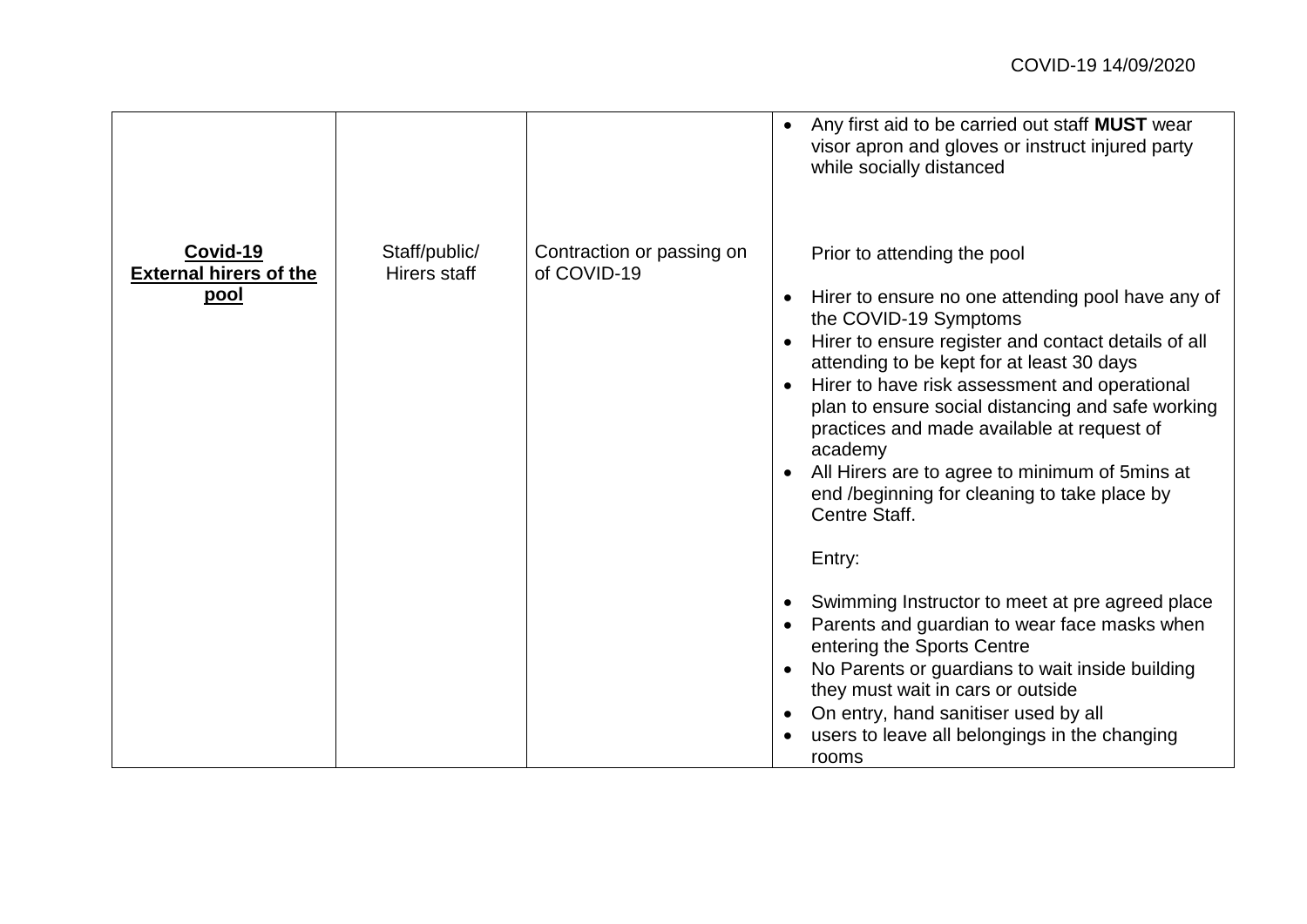|  | No Showers will be made available however<br>users are encouraged to use toilets before<br>entering the pool                                                                                               |
|--|------------------------------------------------------------------------------------------------------------------------------------------------------------------------------------------------------------|
|  | <b>During Lesson</b>                                                                                                                                                                                       |
|  | Swimming teachers need to social distance from<br>pupils, staff and each other<br>Where possible the same staffing team will deliver<br>the lessons                                                        |
|  | Any in water teaching to be carried out using<br>Appropriate PPE (Visor Gloves)<br>Users must make sure if wearing hats, goggles,                                                                          |
|  | earplugs extra these must be donned prior to<br>entering poolside (Swimming Instructors unable to<br>help with this)                                                                                       |
|  | If pupils need the use of armbands they will be<br>provided and they must put these on themselves<br>or from the help of others in their bubble (These<br>will be cleaned after each person has used them) |
|  | Handing out personal equipment is prohibited, i.e.<br>Googles, hats etc. and must not be shared with<br>each other                                                                                         |
|  | Pupils will remain in their groups throughout the<br>lesson                                                                                                                                                |
|  | If pupils are allocated equipment they must keep it<br>throughout the lesson                                                                                                                               |
|  | Each piece of Academy equipment will be<br>numbered                                                                                                                                                        |
|  |                                                                                                                                                                                                            |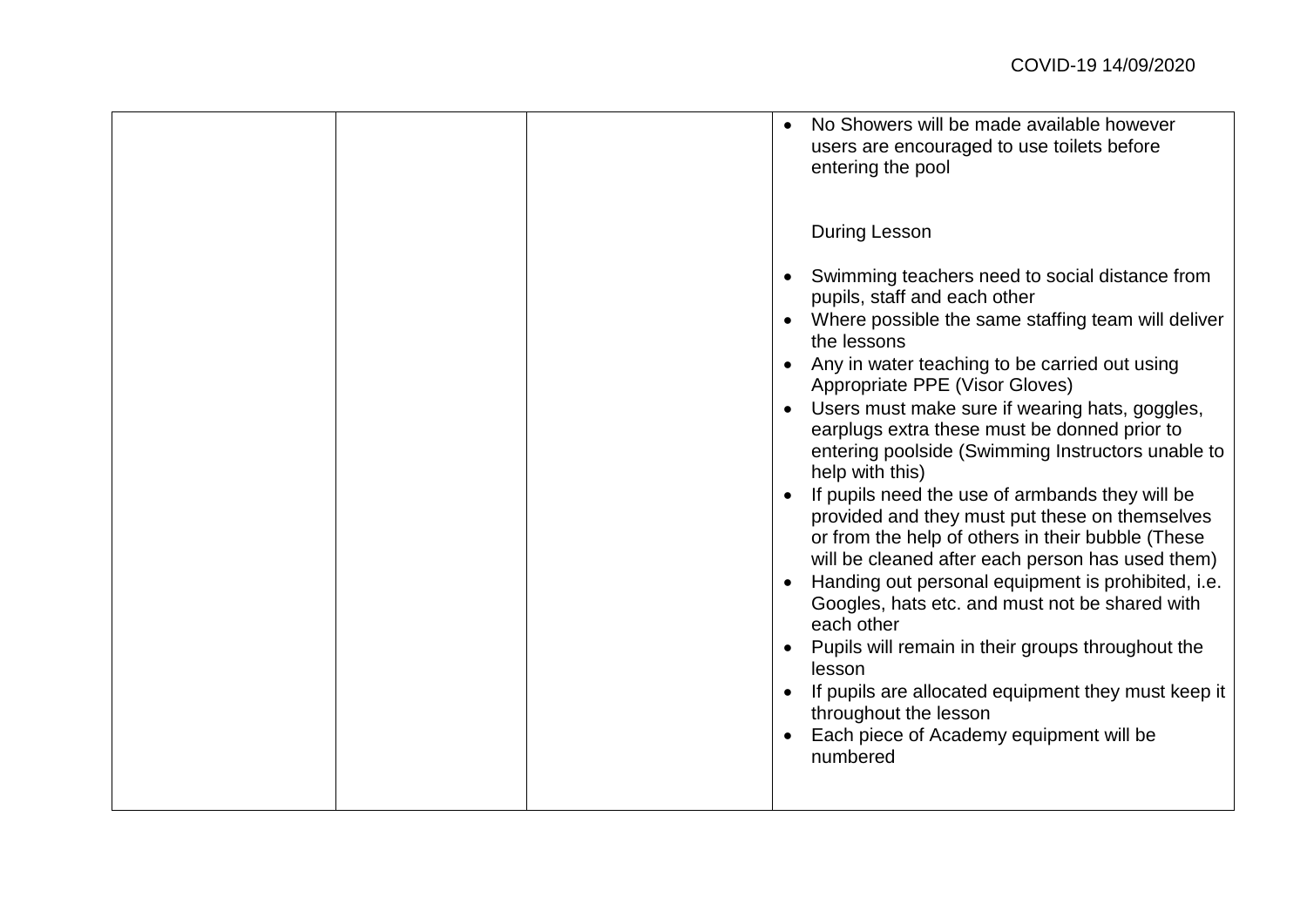|  | Exit<br>Hirers to have own exit plan ensuring social                                                                                                                         |
|--|------------------------------------------------------------------------------------------------------------------------------------------------------------------------------|
|  | distancing guidance is met<br>NO SHOWERS after the session                                                                                                                   |
|  | Cleaning (see appendix a)                                                                                                                                                    |
|  | Hand cleaning stations provided on poolside and<br>on all entries to building                                                                                                |
|  | Orbio MultiMicro 200 Spray will be provided to<br>disinfect equipment at the end of the pool<br>timetable Pool water will be used to rinse<br>equipment between each session |
|  | While using Chemicals Safety goggles and<br>Chemical resistant gloves to be worn                                                                                             |
|  | While pupils are in the changing rooms: steps,<br>teaching poles, teaching area and poolside<br>surface where pupils have been will be cleaned<br>down                       |
|  | Once pupils have left the changing rooms these<br>and the toilets will be cleaned.                                                                                           |
|  | <b>Staff Safety</b>                                                                                                                                                          |
|  | Staff presenting symptoms of COVID-19 must not<br>attend the Sports Centre and must isolate until<br>tested                                                                  |
|  | Staff to keep socially distanced where possible if<br>this is not possible PPE must be worn                                                                                  |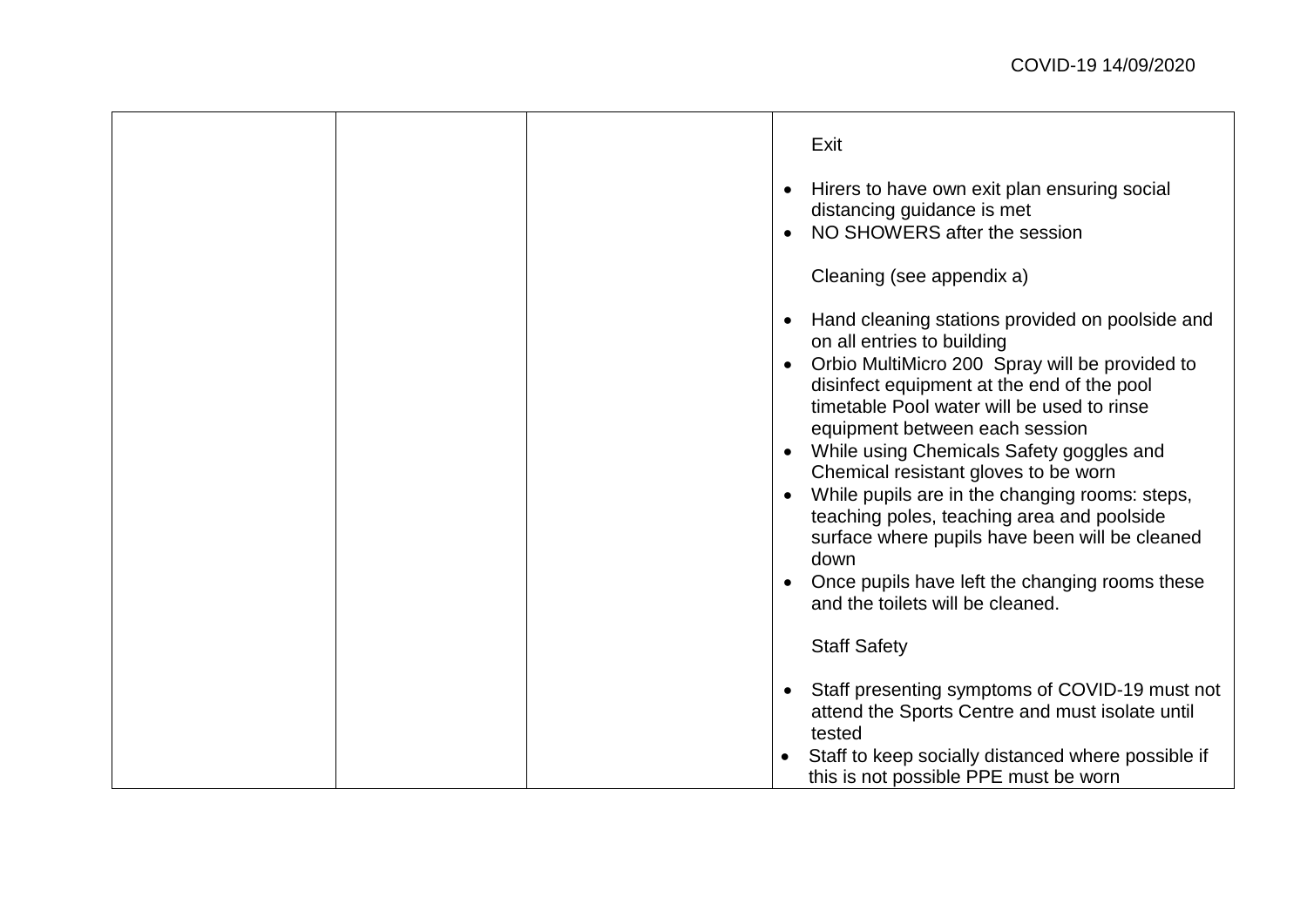|  | All appropriate PPE will be provided and stored in<br>the pool office, this will include Visors, masks,<br>gloves, aprons<br>Any first aid to be carried out staff <b>MUST</b> wear<br>visor apron and gloves or instruct injured party<br>while socially distanced |
|--|---------------------------------------------------------------------------------------------------------------------------------------------------------------------------------------------------------------------------------------------------------------------|
|--|---------------------------------------------------------------------------------------------------------------------------------------------------------------------------------------------------------------------------------------------------------------------|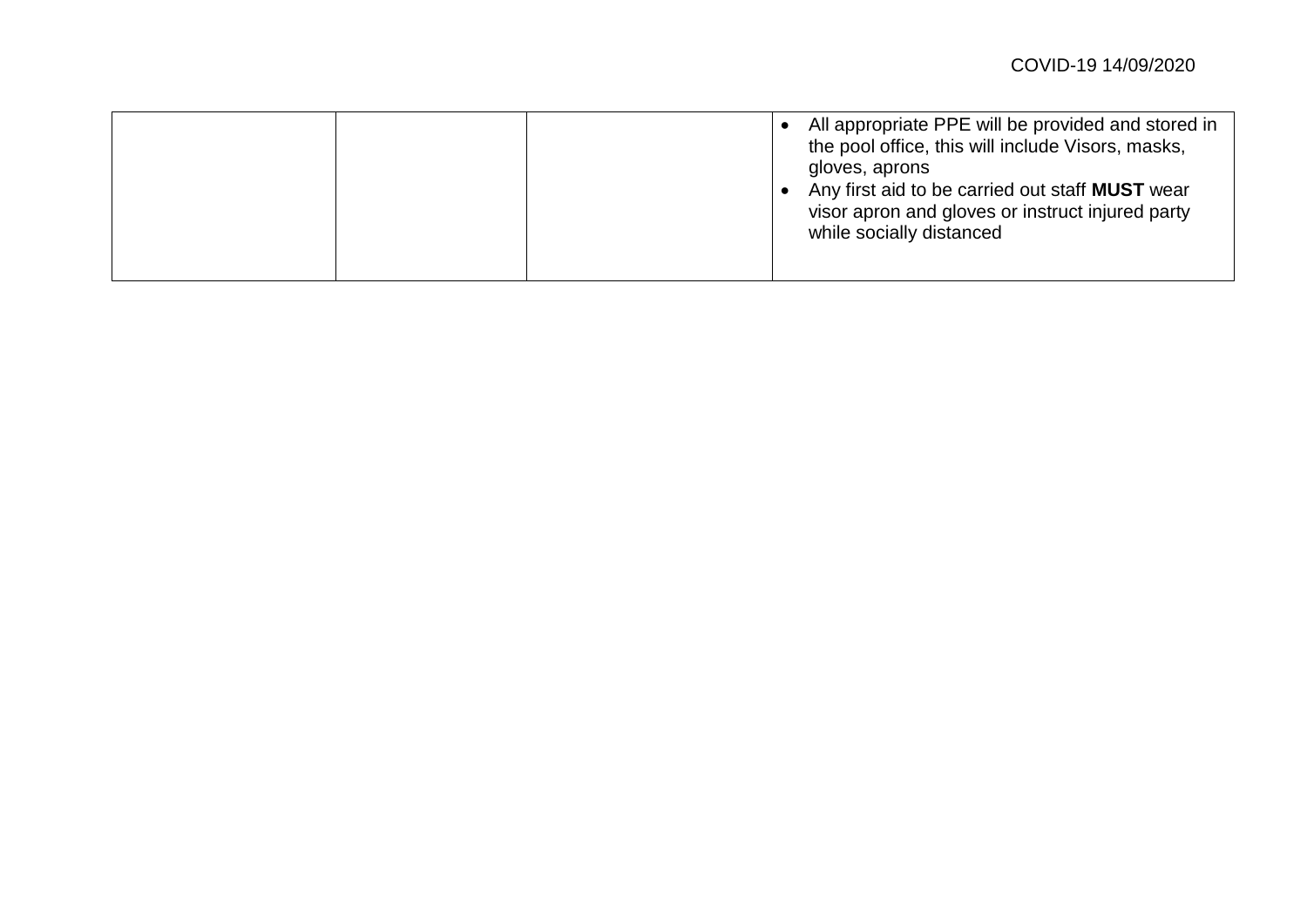## **Appendix (a)**

#### Cleaning protocols for pool and changing rooms during COVID-19 pandemic

During Academy time:

Responsible person/s: Swimming teachers and coaches

- Cleaning of changing rooms and all regularly touched hard surfaces to be sprayed with Orbio MultiMicro 200 and wiped thoroughly between every swimming group.
- Toilets and sinks to be sprayed with Orbio MultiMicro 200 and wiped thoroughly between every swimming group.
- Gloves and goggles to be worn when using chemicals
- Pool side to be swilled with pool water between every swimming group.
- Staff to be trained in COSHH regulations

During Community times:

Responsible person/s: CVCFC staff on duty/cleaning staff a.m.

- Cleaning of changing rooms and all regularly touched hard surfaces to be sprayed with Orbio MultiMicro 200 and wiped thoroughly between every swimming group.
- Toilets and sinks to be sprayed with Orbio MultiMicro 200 and wiped thoroughly between every swimming group.
- Pool side to be swilled with pool water between every swimming group.
- Poolside and changing rooms to be scrubbed and squeegeed thoroughly with Orbio Multimicro 200 at the end of the day.
- Gloves and goggles to be worn when using chemicals
- Toilets and sinks to be thoroughly cleaned using Orbio MultiMicro 200 at the end of the day.
- Changing room floors to be scrubbed using Tennant T3E scrubbing machine the following morning by Facilities cleaning staff or CVCFC staff on weekends.
- Staff to be trained in COSHH regulations